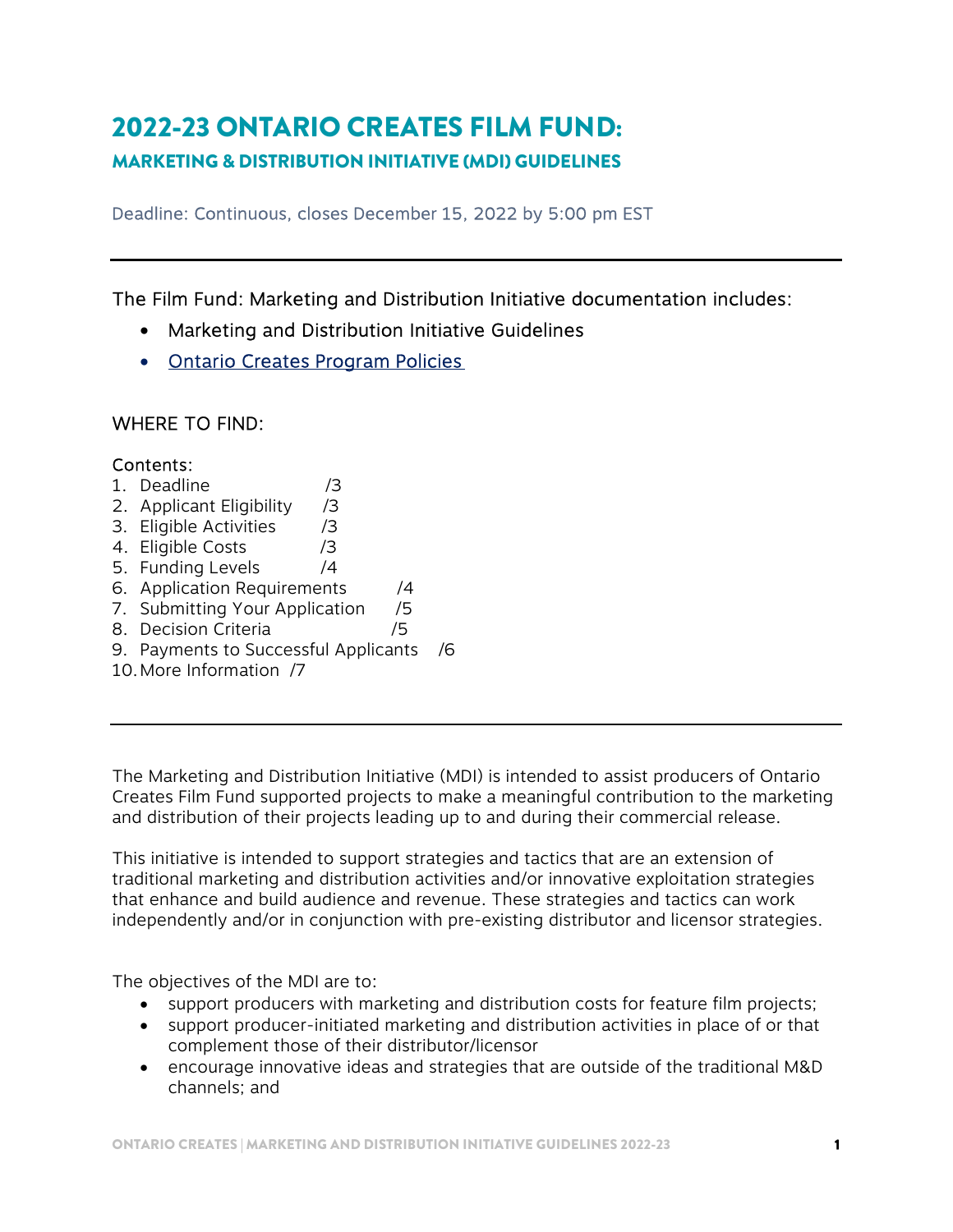build awareness of Ontario filmmakers and productions, drive sales and increase exposure of Ontario films to a broader audience.

Ontario Creates values and supports diversity and gender parity at all levels and business roles within creative industries. We acknowledge that many communities continue to face systemic barriers, preventing them from participating meaningfully in these industries. Ontario Creates applies a lens of diversity, equity, and inclusion to the evaluation criteria for this program, and directs jury members to do the same. Applicants proposing projects/activities that support, reflect, and strengthen diversity and gender parity in Ontario are expected to tangibly demonstrate a genuine and sustained commitment to these equity-seeking communities\*. Ontario Creates encourages applications from companies that are led by BIPOC (Black, Indigenous, or People of Colour) or Francophone individuals and applicants that otherwise meet the provincial definition of diversity.\*\*

Ontario Creates is committed to fostering respectful workplaces in all sectors and companies we support. Please see **Business Policies** for more details, including required respectful workplace Applicant Affidavit.

Ontario Creates welcomes applications from people with disabilities, people who are deaf, and people who have barriers to accessing technology. If you would like to request an alternative process or format for submitting an application, or request funds (up to \$500 per application) towards service providers to assist with your application, please contact the relevant Program Consultant a minimum of four weeks before the deadline. Support for application assistance is also available to First Nations, Inuit or Métis applicants facing language, geographic and/or cultural barriers. Services may include, but are not limited to, assistance to create an account and navigate the Online Application Portal; transcribe/edit/organize/translate applications materials; complete and submit application materials.

\*Equity seeking communities are those that face significant collective challenges in participating in society. This marginalization may be caused by, but not limited to, attitudinal, historic, social and environmental barriers based on age, ethnicity, disability, economic status, gender, nationality, race, sexual orientation and transgender status. Equity-seeking communities identify barriers to equal access, opportunities and resources due to disadvantage and discrimination and actively seek social justice and reparation.

\*\*The provincial definition of diversity states: the dimensions of diversity include, but are not limited to: ancestry, culture, ethnicity, gender identity, gender expression, language, physical and intellectual ability, race, religion (creed), sex, sexual orientation and socioeconomic status.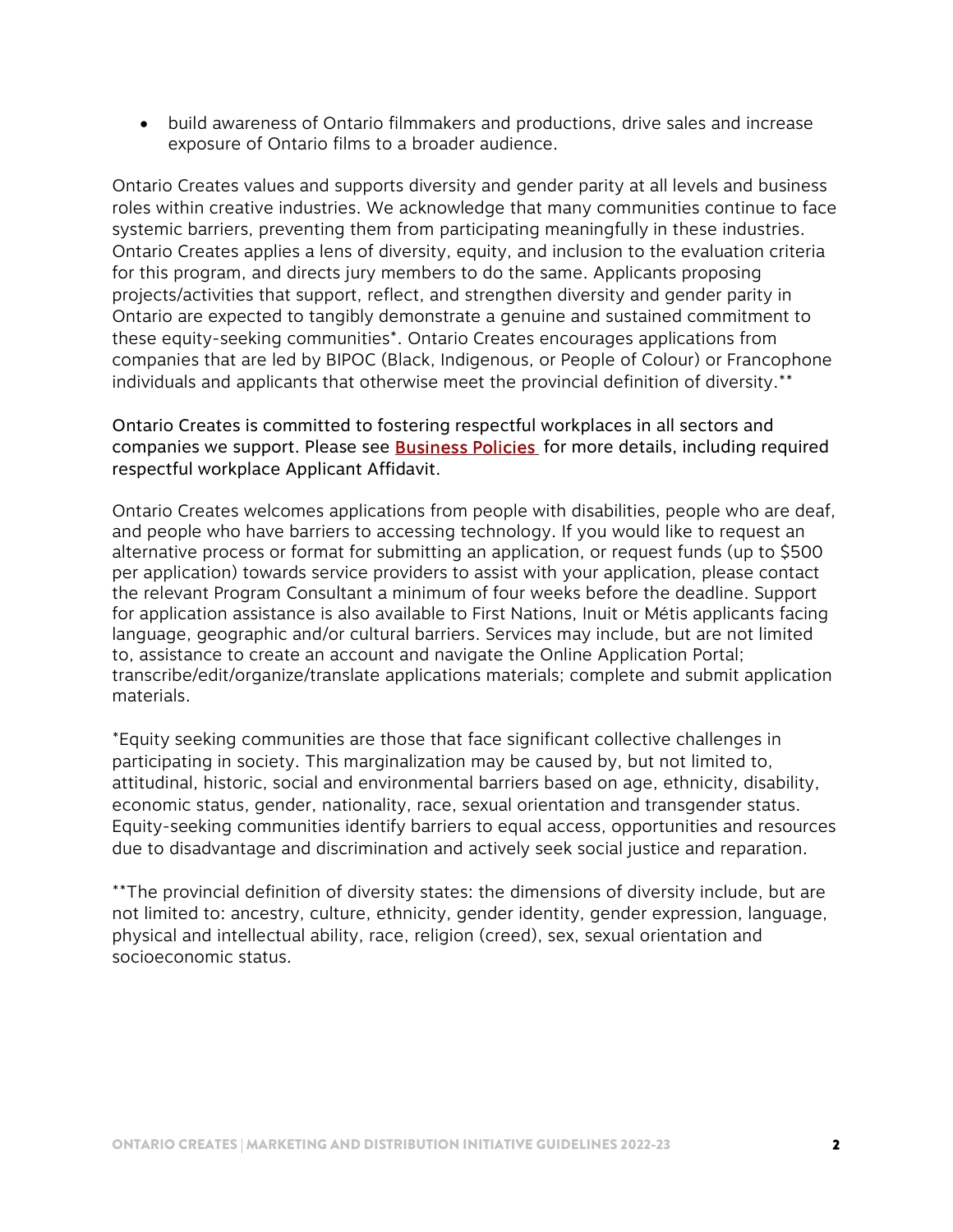### 1. Deadline

Continuous, closes December 15, 2022

Applicants are encouraged to apply for Marketing Support at minimum eight weeks prior to the planned official release date of the film.

Decisions will be communicated to applicants within 4 to 6 weeks of application submission

## 2. Applicant Eligibility

Applicants must be recent, successful recipients of the Ontario Creates Film Fund through the Drama or Documentary Production stream. Eligible projects must be completed, delivered or close to delivery and undertaking domestic release. Projects that have been officially released $^1$  are not eligible for this initiative.

To be eligible the project's commercial release date must be slated to occur between April 1, 2022 and March 31, 2023.

## 3. Eligible Activities

Eligible activities are those that build awareness of the title and enhance its value in domestic sales channels including theatrical, broadcast and digital across all potential platforms. The activities should complement and leverage the functions of a distributor where a distribution agreement is in place and work alongside licensor promotional strategies as applicable. Activities must be detailed in a Marketing and Distribution Plan that outlines the overall strategy for the film across all platforms and identifies the respective roles of the Producer and the Distributor (if there is one).

## 4. Eligible Costs

Eligible costs are those costs incurred by the Producer that are integral to the Marketing and Distribution Plan for the release. These can be internal costs allocated to staff time, expenses directly in support of marketing activities, direct costs of goods and services, and costs related to hiring a third party contractor. Activities and associated costs must be within a defined 6 month period surrounding the official release .

Eligible expenses may include, but are not limited to:

 Festival screenings (within the applicable 6 month expenditure window), private screenings, test screenings, red carpet "event" screenings, other publicity events and innovative marketing strategies, both in person and virtual;

 $\overline{a}$ <sup>1</sup> 'officially released' refers to the date that a project has been delivered and entered into commercial exploitation for public viewing and sales. Festival and premiere screenings are not considered officially released.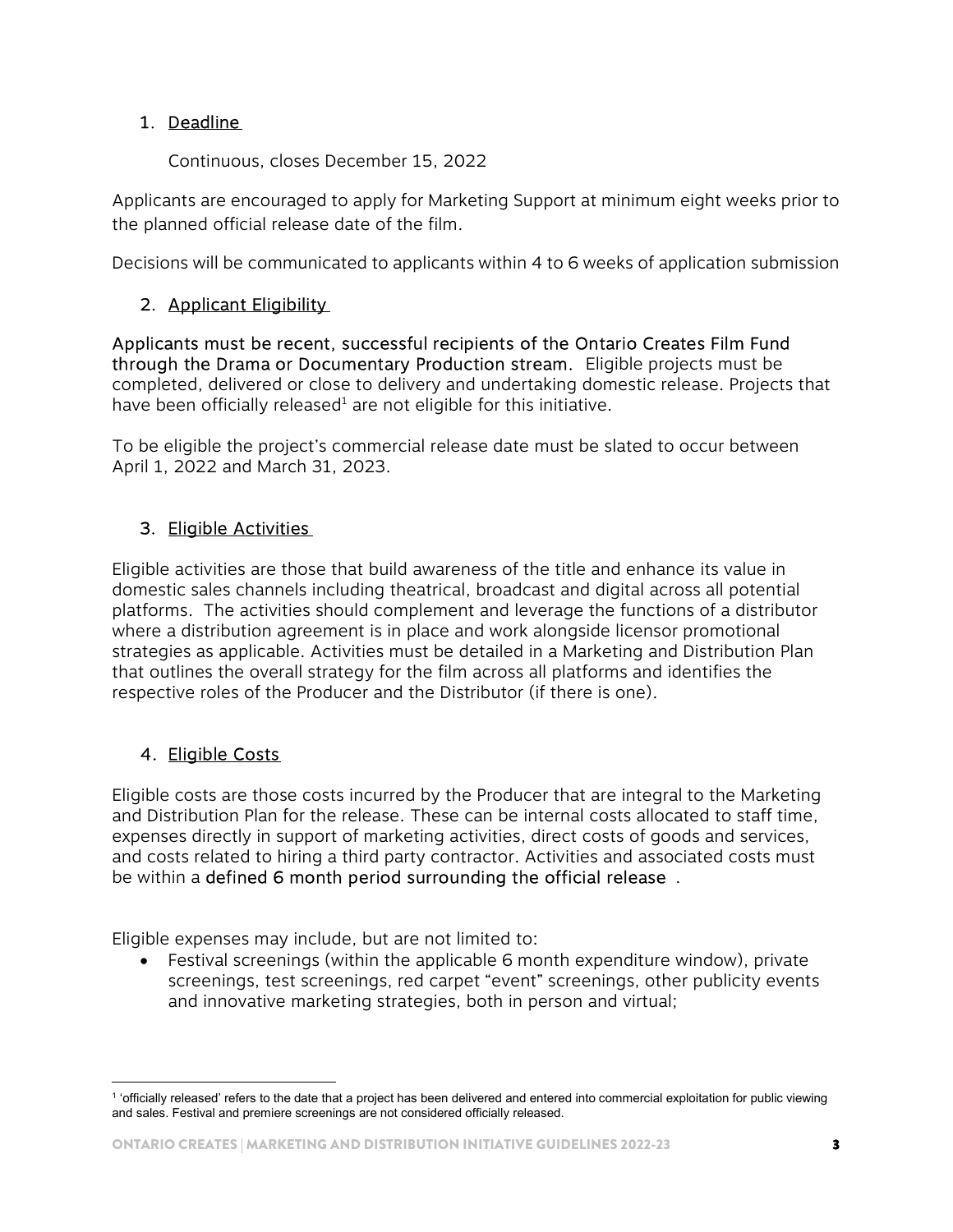- Travel for talent (physical and virtual), producers and key creatives to attend marketing events and screenings for promotional purposes (i.e. festivals, premieres, press days and other marketing events);
- Publicists, social media managers and marketing agents;
- Design and production of marketing materials digital and physical: EPK, website, trailers, giveaways, posters;
- Advertising: online, print, social, other; and
- Versioning into alternative languages

Ineligible Costs

- Costs incurred directly by the Distributor or licensor;
- Costs covered by other entities (such as Telefilm);
- Expenses incurred prior to submission of the application; and
- Cost of alcohol.

## 5. Funding Levels

Companies may apply for up to \$25,000, capped at 75% of the total marketing budget. Minimum contribution is \$5,000.

Please note, funding is limited for the MDI program and applications will be evaluated as they are submitted on a first-come first-served basis.

#### 6. Application Requirements

Eligible applicants must submit their application to Ontario Creates electronically through the Online Application Portal (OAP). The application must provide details of the marketing strategies and activities, a proposed budget, a financing plan to support the budget and expected results and outcomes of the activities proposed within the application.

#### Budget and Financing

- The MDI will support up to 75% of the marketing activities contained in the Marketing and Distribution Plan budget;
- The remaining 25% must include a minimum 10% cash contribution from the production company/producer. General administration costs are capped at 15% of the total M&D budget;
- Applicants may claim eligible M&D costs for a defined period of up to 6 months. The applicant must identify the start and end dates of their activities. Ontario Creates will only allow expenses within the indicated six month period;
- Realistically valued "in-kind" services may be included in the financing plan for the marketing activities. In-kind or deferred labour costs cannot exceed 15% of the total budget; and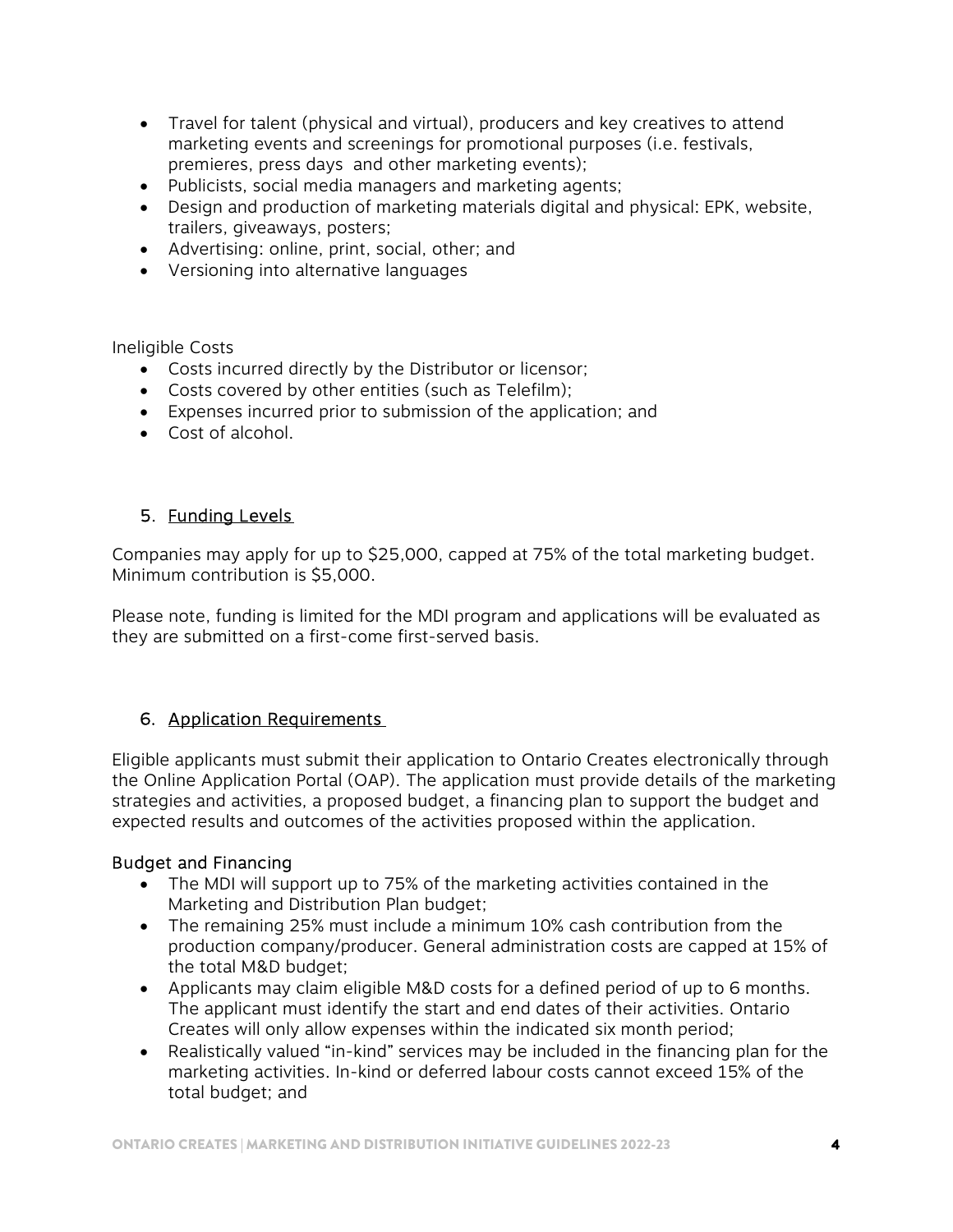Ongoing operational costs are not eligible budget items for this program.

It is imperative that applications include detailed responses to all questions listed within the application and that all required materials be provided.

### 7. Submitting Your Application

- Applicants must submit their application to Ontario Creates electronically through the Online Application Portal (OAP) at https://apply.OntarioCreates.ca/ ;
- Applications must be received electronically via the OAP system no later than 5:00 pm on the applicable deadline;
- Applications that are received after the deadline will not be considered;
- Applications will be reviewed by Ontario Creates for eligibility and completeness;
- Incomplete applications will not be considered;
- Successful applicants must sign a contract with Ontario Creates within one month of notification.

#### 8. Decision Criteria

This is a competitive process and availability of funds is dependent upon the number and quality of submissions; number and size of awards; and budget of the initiative for the fiscal.

Ontario Creates applies a lens of diversity, equity, and inclusion to the evaluation criteria for this program, and directs jury members to do the same. Applicants proposing projects/activities that support and reflect diversity are expected to tangibly demonstrate a genuine and sustained commitment to these equity-seeking communities. Ontario Creates may identify particular underrepresented communities within a particular sector. The provincial definition of diversity states: the dimensions of diversity include, but are not limited to: ancestry, culture, ethnicity, gender identity, gender expression, language, physical and intellectual ability, race, religion (creed), sex, sexual orientation and socioeconomic status.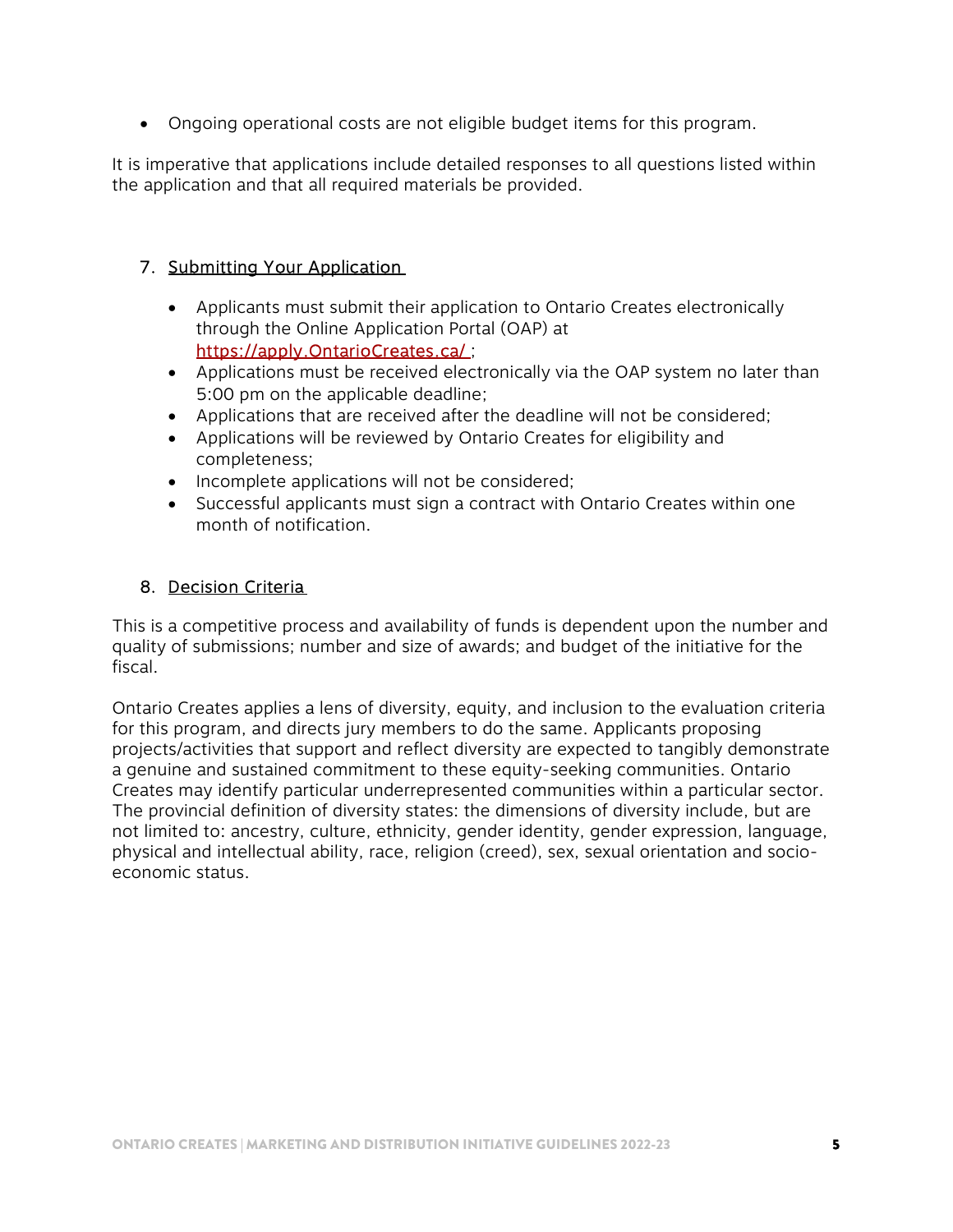Applications will be assessed on the following criteria:

| Well-defined marketing and distribution plan which<br>clearly articulates the proposed strategy and how the<br>objectives will be met, with realistic goals and anticipated<br><b>ROI</b>                 | 30% |
|-----------------------------------------------------------------------------------------------------------------------------------------------------------------------------------------------------------|-----|
| Identified market appeal of the film, and its target<br>audience<br>Thoughtful consultation, collaboration, and participation<br>of equity-seeking communities                                            | 20% |
| Innovative, creative and appropriate strategy and<br>activities to reach that audience                                                                                                                    | 20% |
| Viability of the plan and likelihood that goals will be met                                                                                                                                               | 10% |
| Experience of the team to execute on the proposed<br>marketing and distribution strategies<br>Information about the company, including diversity<br>among senior leadership, staff, or contract employees | 20% |

All Ontario Creates decisions are final. Ontario Creates reserves the right to alter program guidelines with general public notice to all potential applicants and to refuse any application for any reason. The number of awards and amount awarded is contingent on confirmation of Ontario Creates' annual budget. Ontario Creates is not required to make any minimum number of awards. Subject to the Freedom of Information and Protection of Privacy Act, all information contained in the application will remain strictly confidential.

#### 9. Payments to Successful Applicants

Ontario Creates' contribution will be advanced at the following stages and on the receipt of all required documents specified in the agreement:

- $\bullet$  60% on execution of the Ontario Creates Contract<sup>\*</sup> for the 1<sup>st</sup> drawdown; and
- 40% on receipt of final report outlining the results and outcomes of execution against the plan, and a final cost report for the  $2<sup>nd</sup>$  installment.

The final report must include a description of activities completed with qualitative and quantitative metrics such as:

- o Measurable box office revenues
- o Other sales and revenues
- o Media impressions